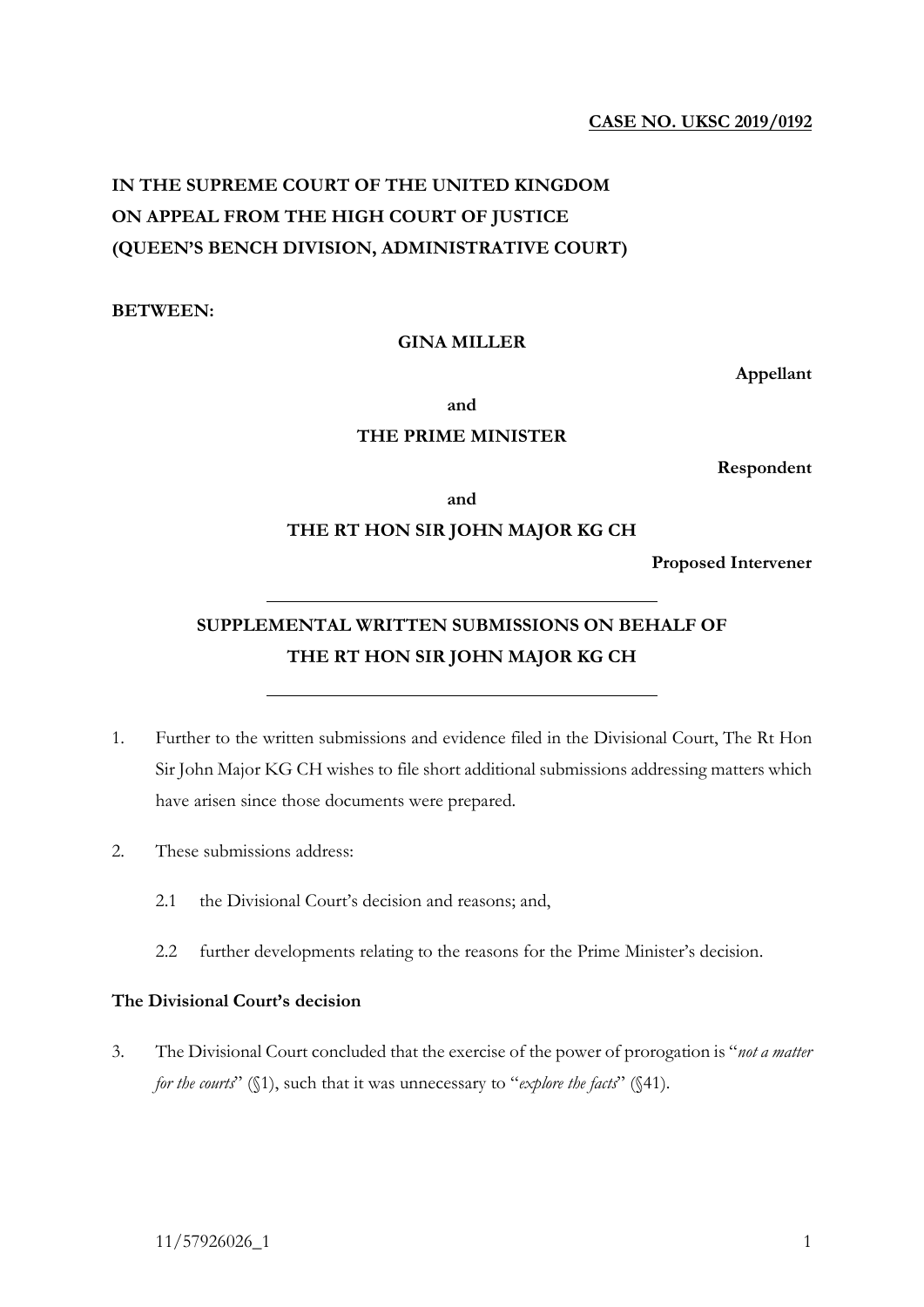- 4. If that conclusion were correct, the consequence would be that there is nothing in law to prevent a Prime Minister from proroguing Parliament in any circumstances or for any reason.
- 5. In the context of constitutional settlement in which Parliament is acknowledged to be sovereign, that would be a remarkable position for the courts to endorse. It would follow that the courts would not intervene even if, for example:
	- 5.1 Parliament wished to abolish the power of prorogation, and a Bill to that effect passed both Houses, but before it could receive Royal Assent the Prime Minister prorogued Parliament so as to prevent it from becoming law;
	- 5.2 a Prime Minister philosophically opposed to the idea of a standing army prorogued Parliament during the period leading up to the statutory expiry of the relevant Armed Forces Act, with the result that the Act expired and the armed forces were required to disband; or,
	- 5.3 a Prime Minister prorogued Parliament before the outcome of a confidence vote which his whips had calculated he would lose, for no reason other than to prevent it from being recorded that he had lost the confidence of the House such that he would need to resign.
- 6. In reaching its conclusions the Divisional Court expressed the view that it was unhelpful to "*consider the arguments by reference to extreme hypothetical examples*" (§66).
	- 6.1 First, as Leggatt LJ noted in *R (The Good Law Project) v Electoral Commission* [2018] EWHC 2414 (Admin) at §87, "*the use of hypothetical examples is a standard method for testing the logic of a legal argument*". If a particular legal analysis would in certain situations produce absurd or intolerable consequences, that is a strong indication that the analysis is wrong, or at least that it requires qualification.
	- 6.2 Second, the use of hypotheticals is particularly important where, as here, the legal argument being tested is an absolutist one. The Divisional Court's conclusion is that there are no circumstances whatsoever in which the Court would interfere with the exercise of the power of prorogation, such that it is unnecessary even to examine the facts of the case. It is perfectly appropriate, and necessary, to consider the implications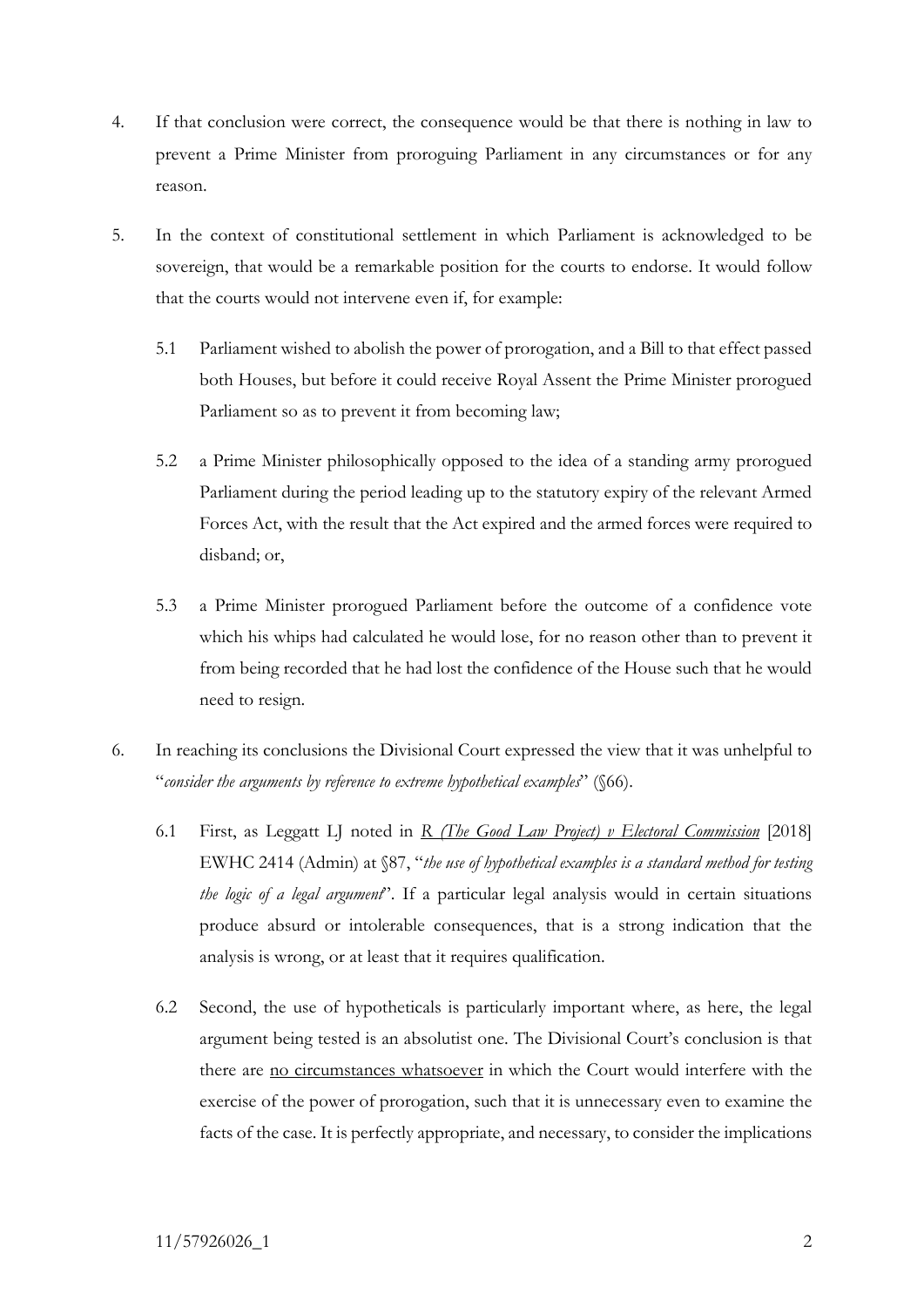of such a conclusion by testing it against situations in which it would have indisputably alarming consequences.

- 6.3 Third, the dismissal of factual scenarios simply on the grounds that they are "*extreme*" is not a safe basis on which to lay down legal principles of general application. That is particularly so in the present context, where many developments which until recently might have been thought to be "*extreme hypothetical examples*" have actually eventuated. Indeed, as the Divisional Court itself mentioned at §9, the idea of proroguing Parliament in order to override Parliamentary opposition to Brexit originated as a matter of academic interest rather than as a genuine political proposition – and even in that context it was described as "*astonishing*": see Professor Mark Elliott, "*Brexit, the Executive and Parliament: A response to John Finnis*", 2 April 2019. In circumstances where, for example, Parliament has passed an Act requiring the Prime Minister to seek an extension of the Article 50 deadline if certain conditions are met, and the Prime Minister is on record saying that he will never in any circumstances seek such an extension, it is all the more necessary that any legal analysis must have regard to the possibility of "*extreme*" scenarios as well as ordinary and uncontroversial ones.
- 7. It is no answer to say, as the Prime Minister submitted in the Divisional Court, that there are practical constraints on the use of the power of prorogation such as the fact that a government would be unable to raise money without Parliamentary authority. Those practical constraints are actually very limited: there would be nothing, for example, to prevent the Prime Minister from proroguing Parliament the day after the approval of the Budget. But in any event, and more fundamentally, practical constraints of that kind can only constrain a Prime Minister whose overriding purpose is to maintain an orderly and wellfunctioning state; they would have no effect on a Prime Minister who was prepared, for example, to allow the funding of public services to lapse if that were the price of achieving his political goals. The fact that there are constitutional safeguards which operate on the well-intentioned is no reason for the Courts to reject any possibility of intervening even in other cases.
- 8. It is also no answer to say, as the Divisional Court did at §42, that the appropriateness of prorogation is a matter of "*high policy*" which is best regulated by political rather than legal means.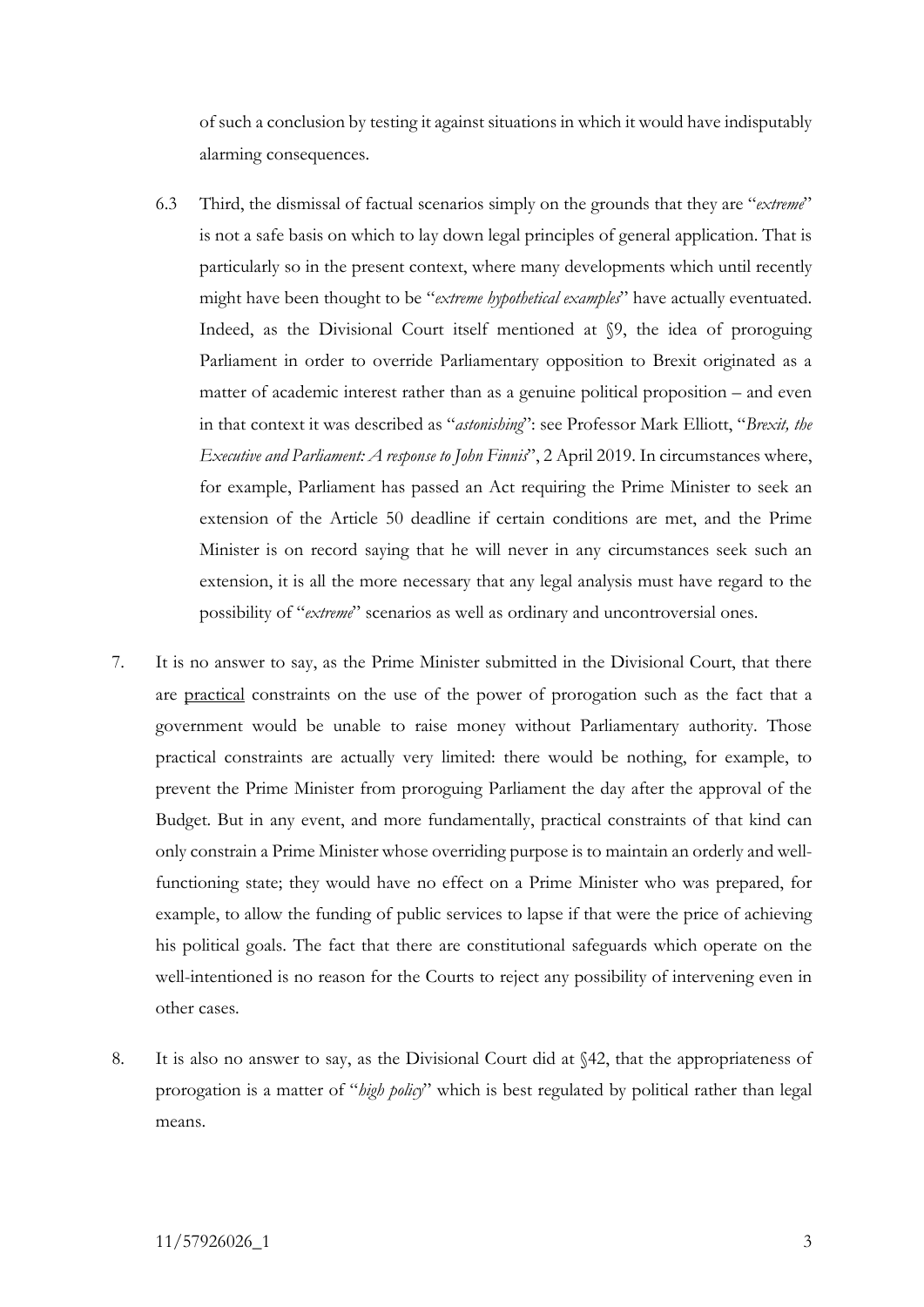- 8.1 In modern times the power of prorogation is not in any sense a matter of "*high policy*". As pointed out by Professor Paul Craig in "*Prorogation: Three Assumptions*" (UK Constitutional Law Association, 10 September 2019), it serves an essentially administrative function: "*There has to be some way in a political system to signal the end of a particular legislative session. […] In the UK, this is, for historical reasons, done through prorogation.*" It does not involve, for example, any decisions as to the most appropriate way of allocating finite resources among competing needs.
- 8.2 Indeed, in the vast majority of cases the decision to prorogue Parliament has no political content at all. The routine and regular prorogations of the last few decades are plainly not so politically sensitive that it would be wrong for the Court even to begin to examine them. If anything, those decisions are far less political than many of the types of decision that are routinely subjected to judicial review.
- 8.3 In any event, one of the central points of the present case and the reason why these proceedings are necessary at all  $-$  is that the power of prorogation subverts the possibility of control by political means. Its effect is to deprive Parliament of a voice throughout the period of the prorogation. There is no possibility of political control except in the limited sense that a Prime Minister who exercises the power in a damaging way might face political consequences at some later date, when Parliament is permitted to reconvene – but where the effect of the prorogation is to prevent Parliament from discharging its role during a time-critical period there is no possibility of meaningful political control of that decision until after the damage has been done.
- 9. In support of its conclusion that prorogation is a matter of "*high policy*", the Divisional Court relied at §55 on what it considered to be a previous example of the power being exercised for political reasons, namely the prorogation which in 1948 produced the 'short session' that allowed Parliament to pass the Parliament Act 1949 consistently with the terms of the Parliament Act 1911 (which required that the bill be passed by the House of Commons in three sessions over a period of not less than two years).
	- 9.1 First, the fact that a decision to prorogue Parliament was not legally challenged in 1948 – at a time when, decades before the decision in *CCSU*, the exercise of prerogative powers was widely believed to be unsusceptible to judicial review in any circumstances – is not a reliable indicator that it was lawful, or that it would be considered lawful under the law as it now stands.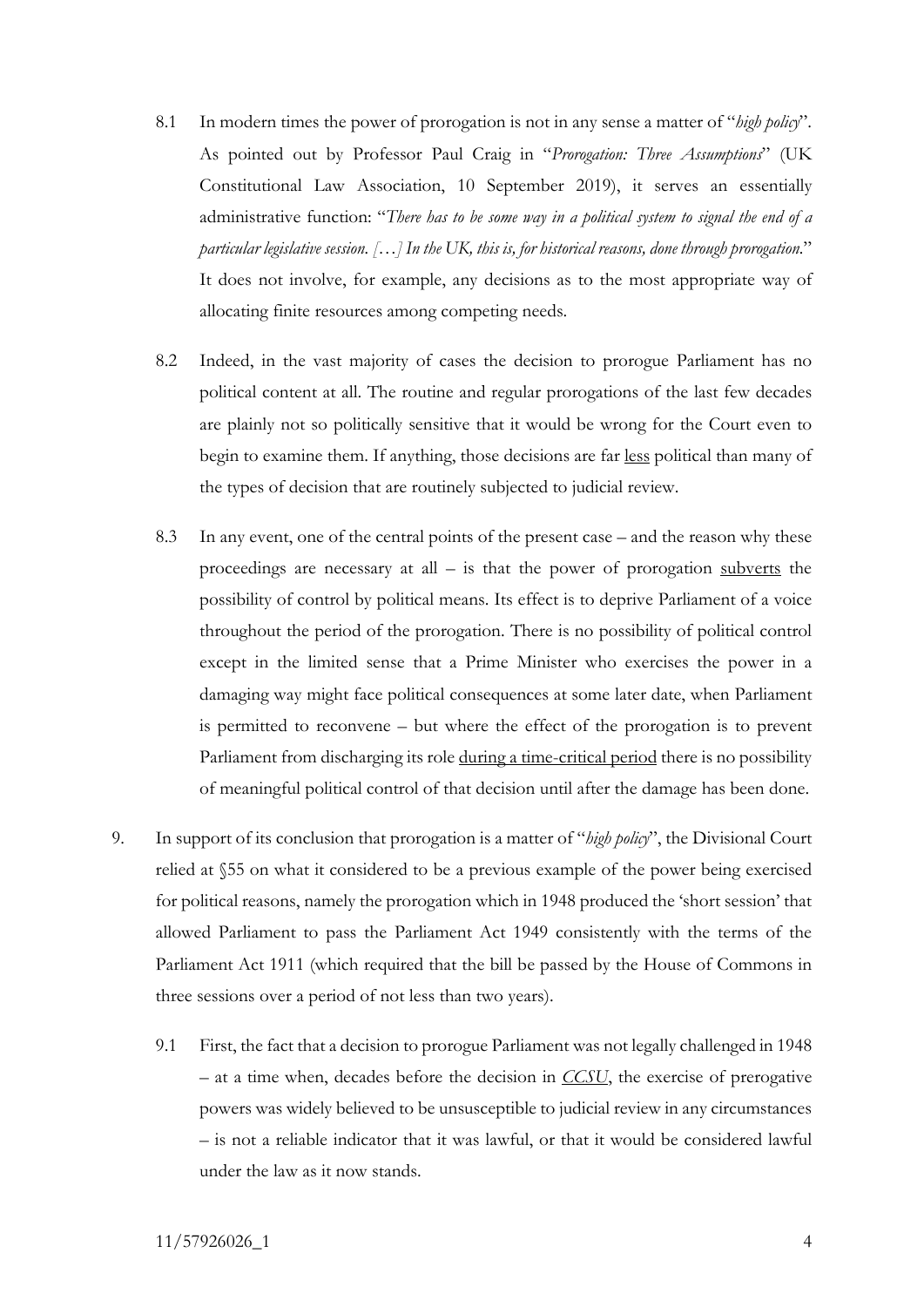- 9.2 Second, in any event, there is a world of difference between a prorogation which facilitates Parliament's ability to pass legislation and a prorogation which impedes it. The latter interferes with Parliamentary sovereignty, and the former does not. The prorogation in 1949 facilitated the enactment of legislation which had overwhelming support in the House of Commons (it passed its third reading in the final session by 340 votes to 187) in a manner which was consistent with the requirements that previously had been approved by both Houses. It provides no support for the use of the power to **prevent** Parliament from acting.
- 10. Finally, on the question of the extent of the interference with Parliament's ability to discharge its functions, the Divisional Court suggested at §57 that the rapid passage of the European Union (Withdrawal) (No 2) Act 2019 "*graphically highlighted*" the absence of any measurable legal standard by which to find that Parliamentary sovereignty had been infringed. That is wrong for several reasons.
	- 10.1 First, although the passage of the Act was quick, it was not instantaneous. As the Divisional Court noted, the Bill completed its parliamentary stages on 6 September 2019 and received Royal Assent on 9 September 2019. Importantly, the logic of the Divisional Court's decision is that a decision to prorogue Parliament in between those two dates, thereby preventing the Bill from becoming law, would have been immune from review.
	- 10.2 Second, notwithstanding the passage of that legislation, there remain other timecritical matters in respect of which Parliament might have wished (and might still wish) to act. For example:
		- 10.2.1 The effect of the prorogation is that Parliament's work in relation to scrutiny has ceased. To take one example, the Prime Minister was due to give evidence to the Commons Liaison Committee on 11 September 2019, but that session did not take place.
		- 10.2.2 In order for there to be a general election before 31 October 2019, the House of Commons would have had to vote for it by a two-thirds majority prior to 26 September 2019, because of the provisions of s.14 of the Electoral Registration and Administration Act 2013 requiring that a general election must be held on the 25<sup>th</sup> working day after Parliament is dissolved.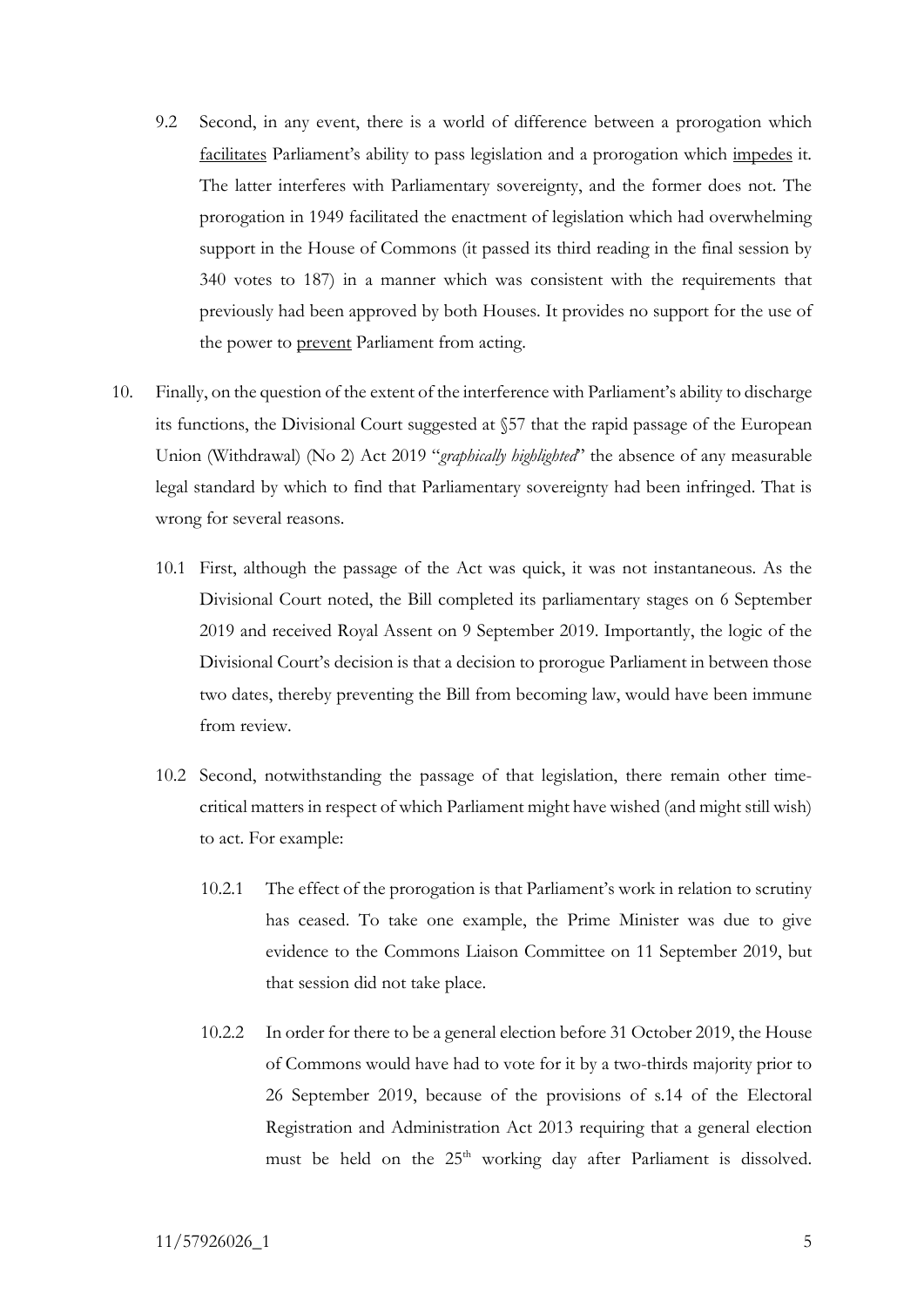Prorogation until 14 October 2019 extinguishes the possibility of that happening.

10.2.3 More generally, in view of the apparently high risk of open constitutional conflict arising from the Prime Minister's position that he will in no circumstances ask for an extension of the Article 50 deadline notwithstanding the existence of primary legislation explicitly requiring him to do so, Parliament might well have wished to take other legislative action, such as passing legislation authorising somebody other than the Prime Minister to communicate the United Kingdom's intentions to the European Union instead. There is now no prospect of any such legislation being passed before Parliament is permitted to reconvene, and therefore a greatly reduced prospect of such legislation before 31 October 2019 – assuming Parliament is not simply prorogued again when it returns.

#### **The Prime Minister's purpose in this case**

- 11. In his written submissions before the Divisional Court, Sir John made submissions about the reasons for the Prime Minister's decision. In summary, he submitted that, looking at the material then available, the inference was inescapable that the Prime Minister's decision was motivated, or in any event substantially motivated, by his political interest in ensuring that there was no activity in Parliament during the period leading up to the EU Council summit on 17/18 October 2019.
- 12. Somewhat strikingly, it remains genuinely unclear whether the Defendant disputes that proposition. No witness statements or affidavits have been filed to that effect. The Defendant's written and oral submissions to the Divisional Court studiously avoided committing to any clear position on the issue. The Divisional Court did not consider it necessary to decide it.
- 13. In the event that the question of the Prime Minister's purpose is disputed, Sir John wishes to draw the Court's attention to the matters set out below, which have arisen since his original submissions were filed.
- 14. The handful of documents exhibited to the very short statement of the Treasury Solicitor must be treated with caution, for two main reasons.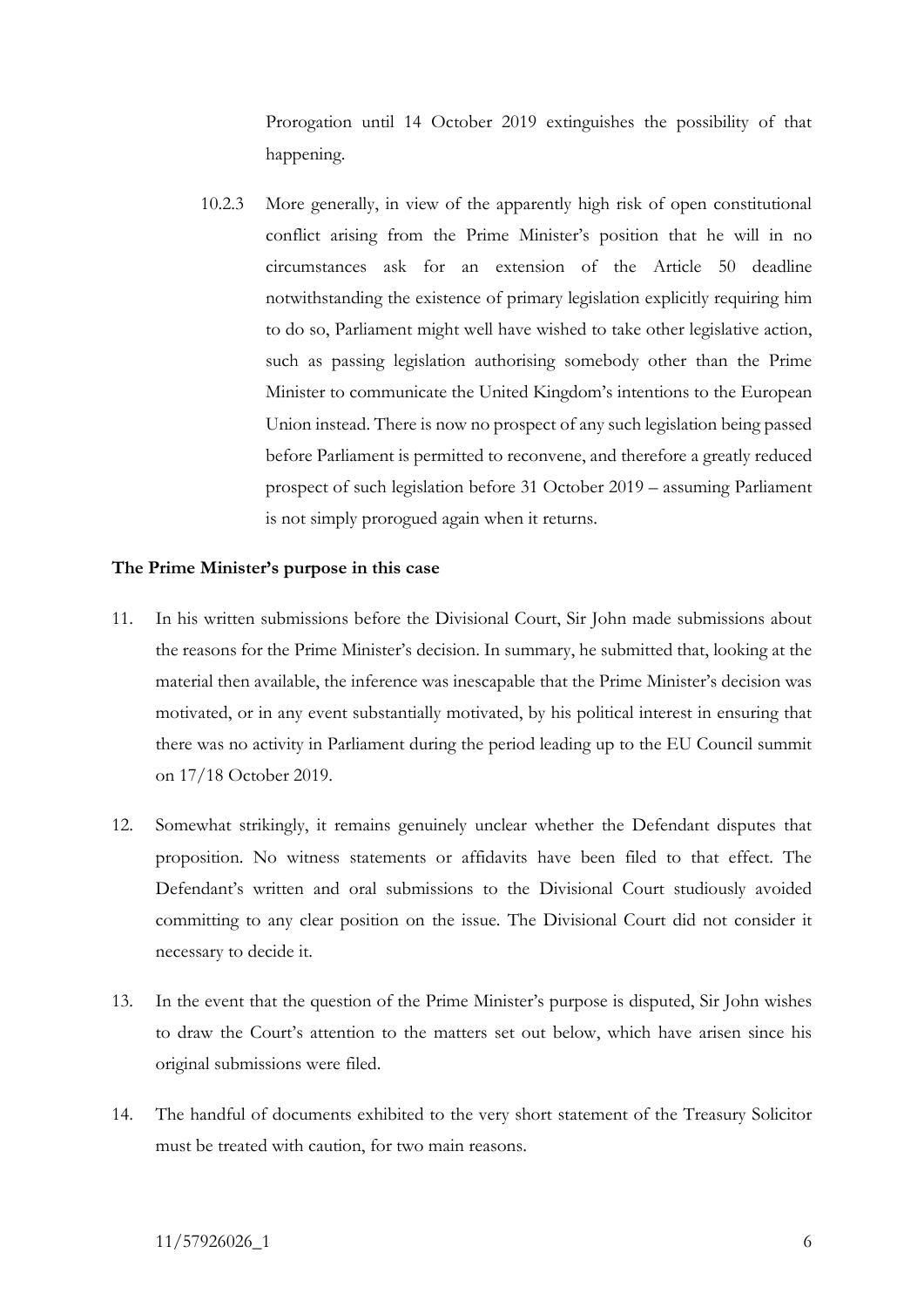- 14.1 First, they have simply been put before the Court as documents. Unusually in judicial review proceedings, there has been no confirmation that they constitute an accurate or complete record of the reasons for the decision.
- 14.2 Second, the document which contains the clearest articulation of the "*legislative programme*" justification – the briefing paper dated 15 August 2019 – was prepared by Nikki da Costa, who (as pointed out in Sir John's previous written submissions at §19.3) had only a few weeks previously written an opinion piece in The Spectator entitled "*Will parliament be able to stop the next PM leaving without a deal*?" in which she explored the possibility of an "*adept government*" seeking to "*delay the passage of future legislation to buy time"* prior to the EU Council summit. That clearly calls for an explanation, but none was provided.
- 15. Since then, the absence of proper witness evidence in these proceedings, and the issue of compliance with the duty of candour more generally, has been raised with the Prime Minister and other members of the Cabinet on several occasions. Taking only those examples which are in Hansard and therefore a matter of public record:
	- 15.1 On 3 September 2019 the Prime Minister was asked in the House of Commons: "*Is it true that senior civil servants have refused to sign witness statements for ongoing legal proceedings relating to the prorogation? Were the director of legislative affairs and the Cabinet Secretary asked to do so, and did they agree?*" He did not answer. {HC Deb Vol 664 col 41-42}
	- 15.2 Also on 3 September 2019, the Leader of the House (who, as Lord President of the Privy Council, also chaired the meeting at which the Order in Council proroguing Parliament was made) was asked: "*have any officials from his office, 10 Downing Street or elsewhere, whether political advisers or civil servants, been conducting communications away from the normal channels, in such a way that would not comply with the terms of candour and disclosure necessary for the court proceedings that are currently taking place?*" He answered: "*If people were carrying out discussions without candour, I would not know about them so would not be able to tell the hon. Gentleman whether they had happened*." {HC Deb Vol 664 col 91-92}
	- 15.3 On 4 September 2019, the Prime Minister was asked the following questions and answered as follows:

"Mr David Gauke *(South West Hertfordshire) (Ind): The Prime Minister has said that the Prorogation of Parliament is nothing to do with Brexit. Is that still his position?*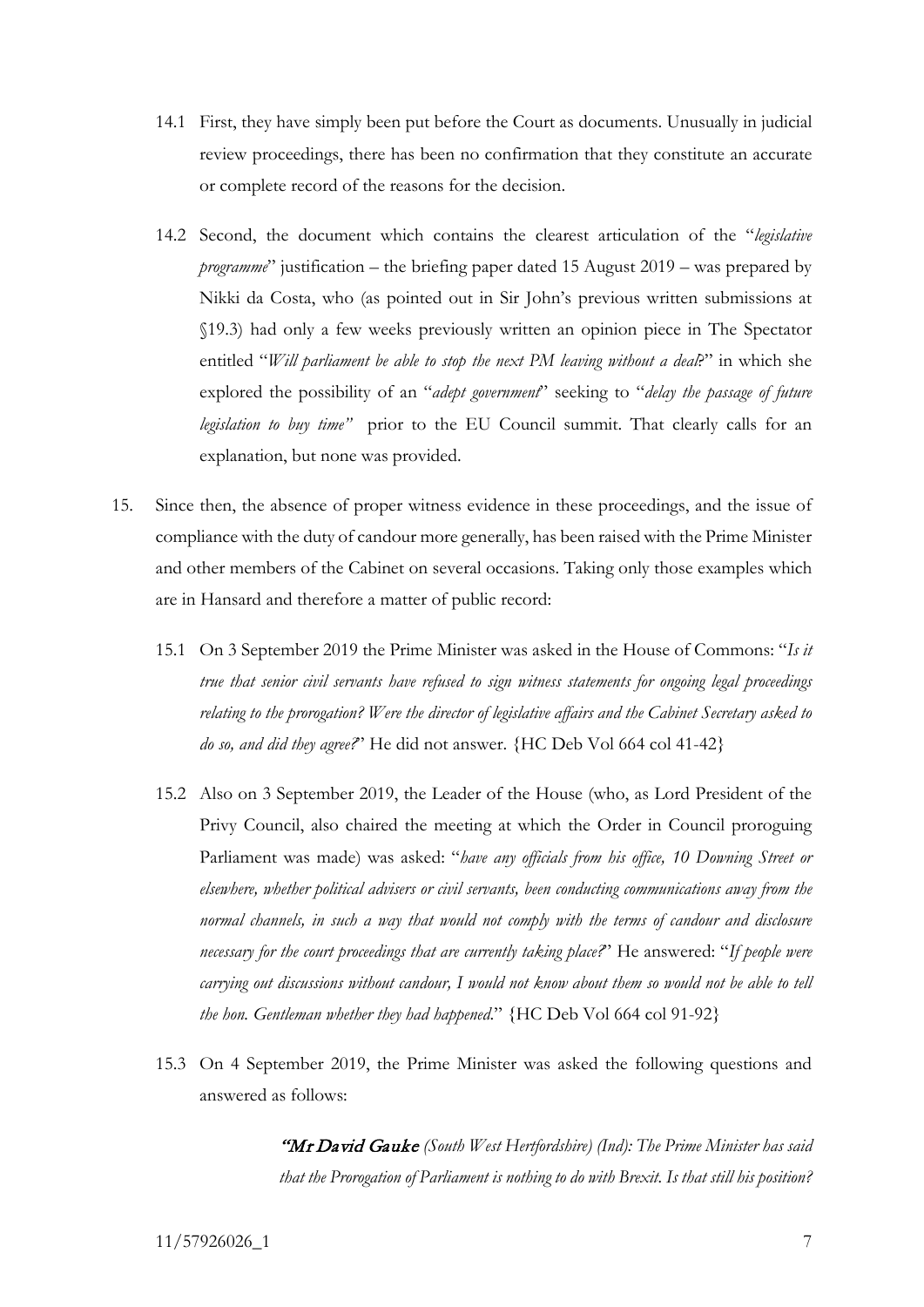The Prime Minister*: As my right hon. Friend knows full well, there have been demands for a Queen's Speech from the hon. Member for Walsall South (Valerie Vaz) and from across the House. This Session has lasted longer than any in the last 400 years, and there will be ample opportunity to debate the Brexit deal in this House after 17 October if this Government are allowed to get on and deliver a deal."* {HC Deb vol 664 col 170}

"Mr Dominic Grieve *(Beaconsfield) (Ind): In the light of the Prime Minister's answer to my right hon. Friend the Member for South West Hertfordshire (Mr Gauke), could the Prime Minister please explain why it has proved impossible to find any official or Minister prepared to state that the reasons for Prorogation were to pave the way for a Queen's Speech, in the course of the current legal proceedings in which the Government are involved? Would the Prime Minister like to reconsider the answer he has just given to the House?* 

The Prime Minister*: I hesitate to advise my right hon. and learned Friend about*  legal proceedings but, if he looks at what happened in Scotland this morning, he will *discover that that case was thrown out*." {HC Deb vol 664 col 172}

- 15.4 On 9 September 2019 the failure to adduce evidence in these proceedings was debated extensively in the House of Commons: see for example {HC Deb vol 664 col 524- 525}. That debate concluded with the House passing a Humble Address calling for the supply of all correspondence and other communications concerning prorogation sent or received by certain specified individuals since 23 July 2019 {HC Deb vol 664 col 559}.
- 15.5 In the course of that debate:
	- 15.5.1 the Chancellor of the Duchy of Lancaster was invited to "*explain at the Dispatch Box why no affidavit was filed by any official relating to the circumstances in which Prorogation was decided upon*", but did not {HC Deb vol 664 col 553}; and,
	- 15.5.2 the Prime Minister's position was reported (even while the debate was continuing) to be that "*under no circumstances*" would the documents be provided "*regardless of any votes in Parliament*" {HC Deb vol 664 col 529}.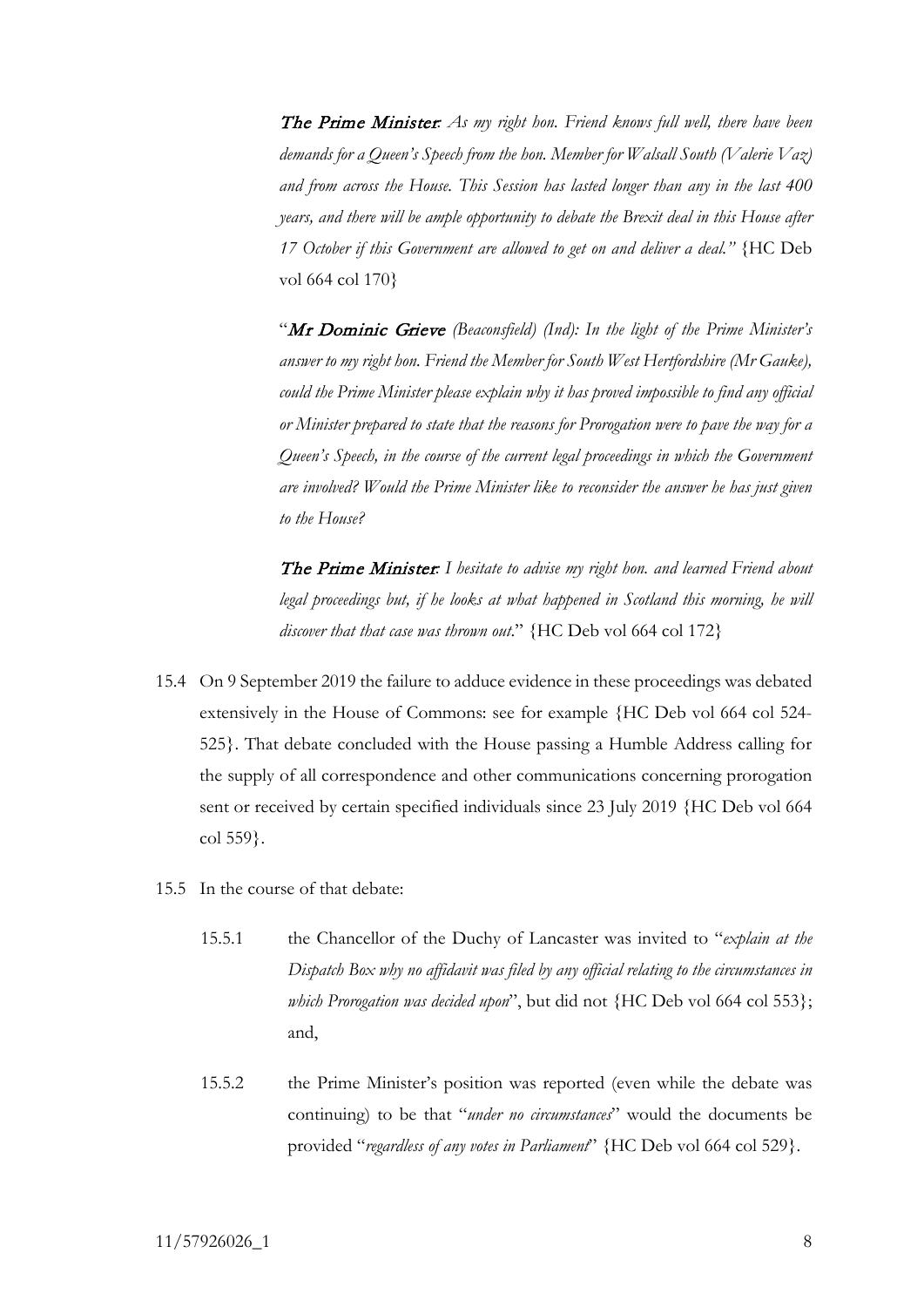- 16. In any normal case, it would be all but inconceivable that a court in these circumstances would reach any conclusion other than that (i) the "*legislative programme*" explanation must be, at best, materially incomplete, and (ii) the decision was in fact substantially motivated by a desire to obstruct Parliament from interfering with the Prime Minister's plans. The wellknown principles in *Wiszniewski v Central Manchester Health Authority* [1998] PIQR P324 plainly support such an inference. In particular, it would be very straightforward for the Prime Minister or a senior official to sign a witness statement confirming (for example) that the decision had nothing to do with Brexit if that were indeed the case, and despite repeated requests nobody has been prepared to do so.
- 17. The scope for such an inference in the present case is if anything greater in view of the requirements of the duty of candour. The Prime Minister is under a duty "*to explain the full facts and reasoning underlying the decision challenged*": *AHK v Secretary of State for the Home Department* [2012] EWHC 1117 (Admin) at §22. His failure or refusal to do so is conspicuous, and there has been no proper explanation for it. The only conceivable explanation is that the true reasons if disclosed would be adverse to his case. If the Court proceeded on any basis other than by drawing an adverse inference to that effect, the result would be to incentivise the non-provision of proper explanations of decisions in future cases.
- 18. The only real argument against drawing such an inference is that a finding of this kind in respect of a Prime Minister would be unusual. If that is of any legal relevance, it can only be in the sense that an inherently improbable allegation may require more cogent evidence in support of it. On that issue:
	- 18.1 it is by no means inherently improbable, particularly having regard to the matters set out in Sir John's previous submissions at §§20-21, that the Defendant had a purpose other than that which is recorded in the handful of documents disclosed; and,
	- 18.2 even if it were, the evidence as to the true reasons (such as that set out in Sir John's previous submissions at §§16-19), and the absence of evidence to the contrary which it would be readily possible for the Defendant to provide if it were true, are more than sufficient to override any such improbability.
- 19. The current factual picture, on the material which is available and with regard to the absence of evidence which ought to be available but has not been provided, is deeply concerning. The Court is under no obligation to approach this case on the artificially naïve basis that the